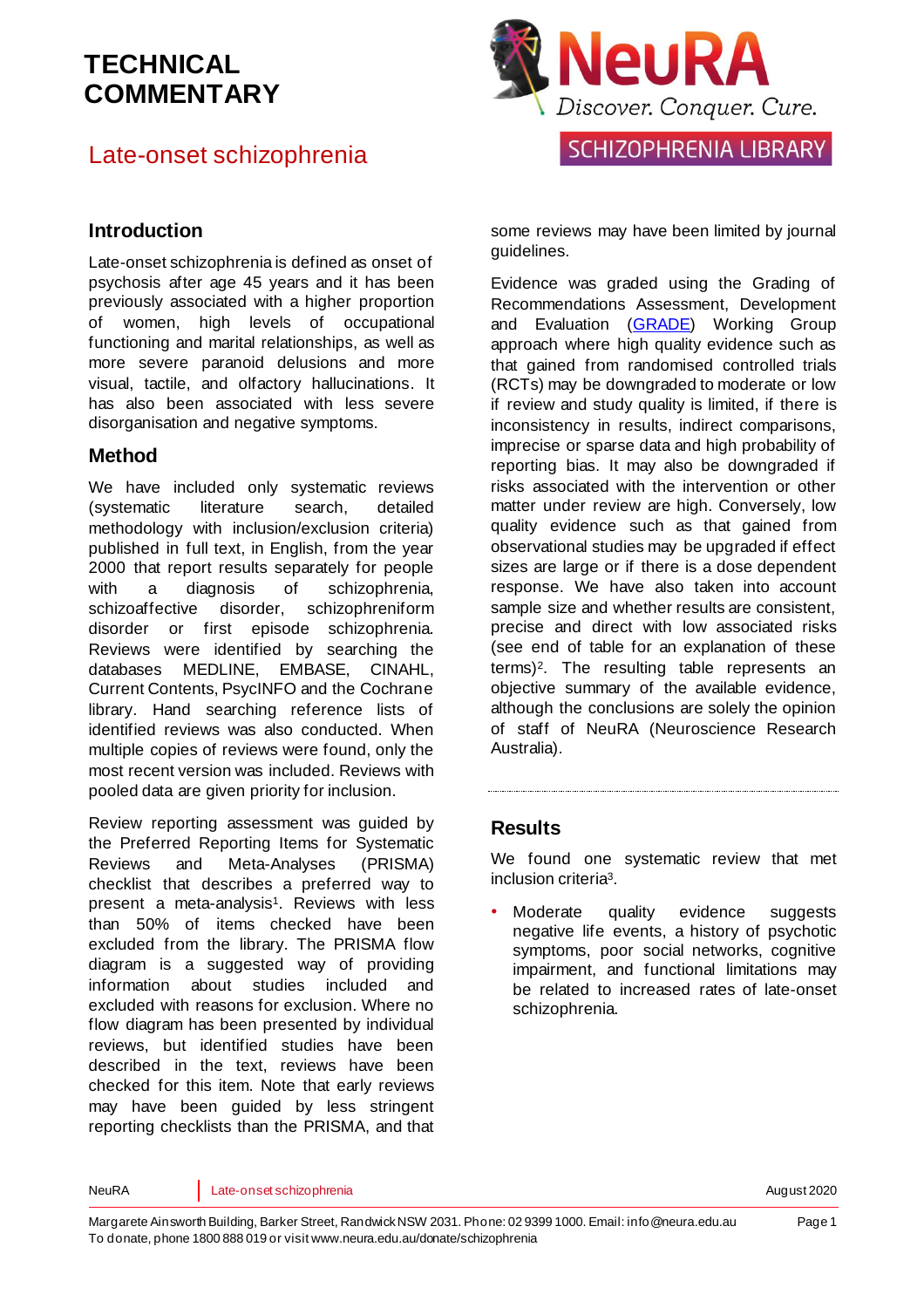

SCHIZOPHRENIA LIBRARY

Late-onset schizophrenia

*Brunelle S, Cole MG, Elie M*

**Risk factors for the late-onset psychoses: a systematic review of cohort studies**

#### **International Journal of Geriatric Psychiatry 2012; 27: 240-252**

[View review abstract online](http://www.ncbi.nlm.nih.gov/pubmed/21472779)

| Comparison                                                                                                               | Factors associated with late-onset psychoses.                                                                                                                                                                                                                                                            |
|--------------------------------------------------------------------------------------------------------------------------|----------------------------------------------------------------------------------------------------------------------------------------------------------------------------------------------------------------------------------------------------------------------------------------------------------|
| <b>Summary of evidence</b>                                                                                               | Moderate quality evidence (large sample, unable to assess<br>consistency or precision, direct) suggests negative life events,<br>history of psychotic symptoms, poor social networks, cognitive<br>impairment, and functional limitations are related to increased<br>rates of late-onset schizophrenia. |
| <b>Functioning</b>                                                                                                       |                                                                                                                                                                                                                                                                                                          |
| . 11 cohort studies ( $N = 1,701,174$ ) assessed factors associated with increased rates of late-onset<br>schizophrenia. |                                                                                                                                                                                                                                                                                                          |
| 4/5 studies reported increased rates of negative life events.                                                            |                                                                                                                                                                                                                                                                                                          |
| 4/6 studies reported increased rates of poor social networks.                                                            |                                                                                                                                                                                                                                                                                                          |
| 3/3 studies reported increased rates of lifetime psychotic symptoms.                                                     |                                                                                                                                                                                                                                                                                                          |
| 4/5 studies reported increased rates of cognitive impairment.                                                            |                                                                                                                                                                                                                                                                                                          |
| 2/3 studies reported increased rates of functional limitations.                                                          |                                                                                                                                                                                                                                                                                                          |
| 2/4 studies reported increased rates of lifetime substance use.                                                          |                                                                                                                                                                                                                                                                                                          |
| 2/4 studies reported increased rates of vision impairment.                                                               |                                                                                                                                                                                                                                                                                                          |
| 2/4 studies reported increased rates of poor physical health.                                                            |                                                                                                                                                                                                                                                                                                          |
| 2/5 studies reported increased rates of urban living, 2/4 reported rural living, 1/1 reported urban<br>birth.            |                                                                                                                                                                                                                                                                                                          |
| 2/5 studies reported increased rates of lower education.                                                                 |                                                                                                                                                                                                                                                                                                          |
| 2/6 studies reported increased rates of depression.                                                                      |                                                                                                                                                                                                                                                                                                          |
| 1/5 studies reported increased rates of anxiety.                                                                         |                                                                                                                                                                                                                                                                                                          |
| 1/2 studies reported increased rates of a family history of mental disorder.                                             |                                                                                                                                                                                                                                                                                                          |
| 1/3 studies reported increased rates of being single or never married (living alone).                                    |                                                                                                                                                                                                                                                                                                          |
| 1/2 studies reported increased rates of lower social class.                                                              |                                                                                                                                                                                                                                                                                                          |
| 1/2 studies reported increased rates of lower income.                                                                    |                                                                                                                                                                                                                                                                                                          |

NeuRA Late-onset schizophrenia and the constant of the constant of the constant of the constant and the constant of the constant of the constant of the constant of the constant of the constant of the constant of the consta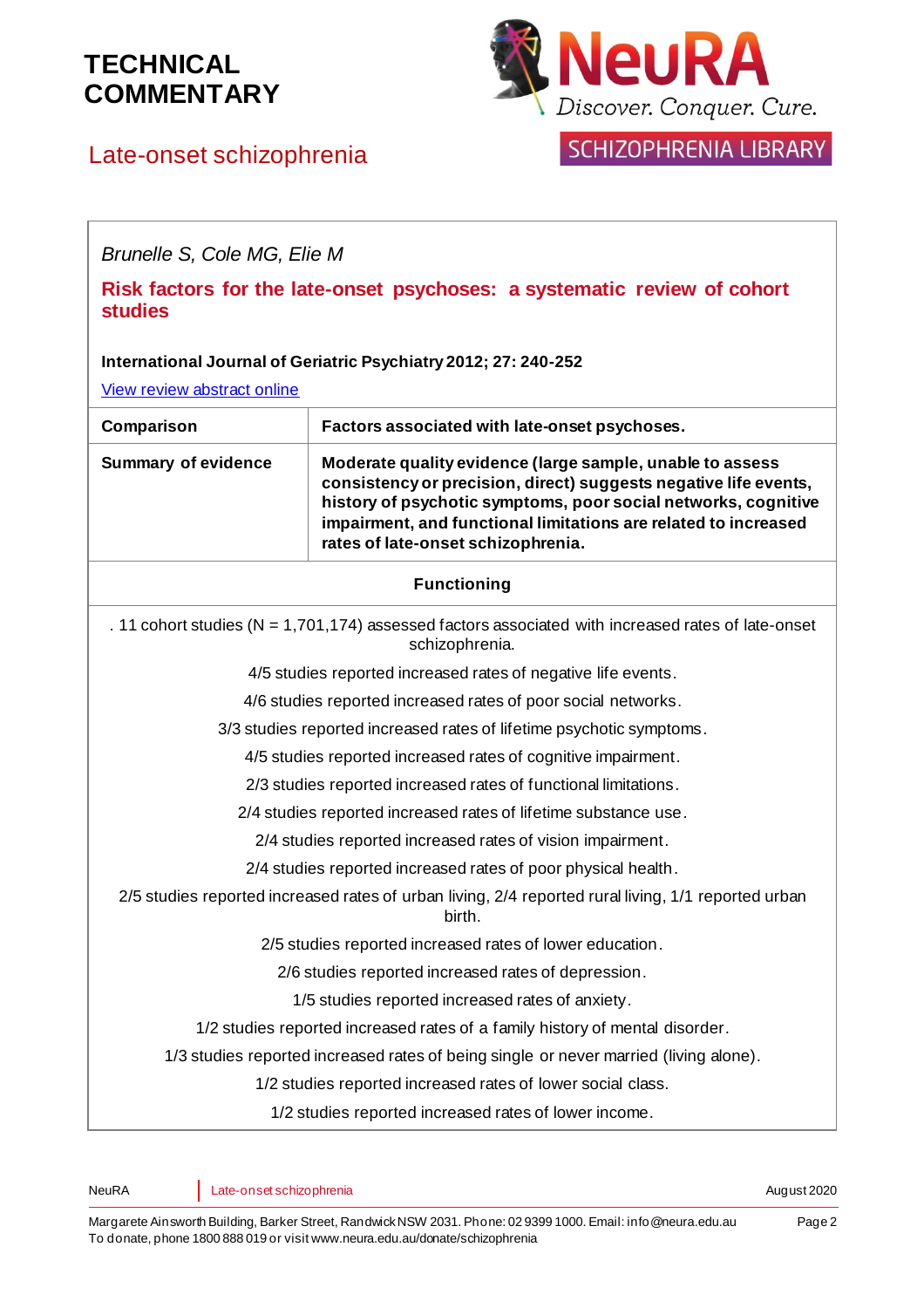

# Late-onset schizophrenia

SCHIZOPHRENIA LIBRARY

| No differences in rates of late-onset schizophrenia for females vs. males.              |                                                          |
|-----------------------------------------------------------------------------------------|----------------------------------------------------------|
| No difference in risk associated with IQ level or employment rates, hearing impairment. |                                                          |
| Consistency in results <sup>‡</sup>                                                     | Unable to assess; no measure of consistency is reported. |
| Precision in results <sup>§</sup>                                                       | Unable to assess; no measure of precision is reported.   |
| Directness of results                                                                   | Direct                                                   |

## Explanation of acronyms

N = number of participants,  $p$  = statistical probability of obtaining that result ( $p$  < 0.05 generally regarded as significant)

NeuRA Late-onset schizophrenia and the constant of the constant of the constant of the constant and the constant of the constant of the constant of the constant of the constant of the constant of the constant of the consta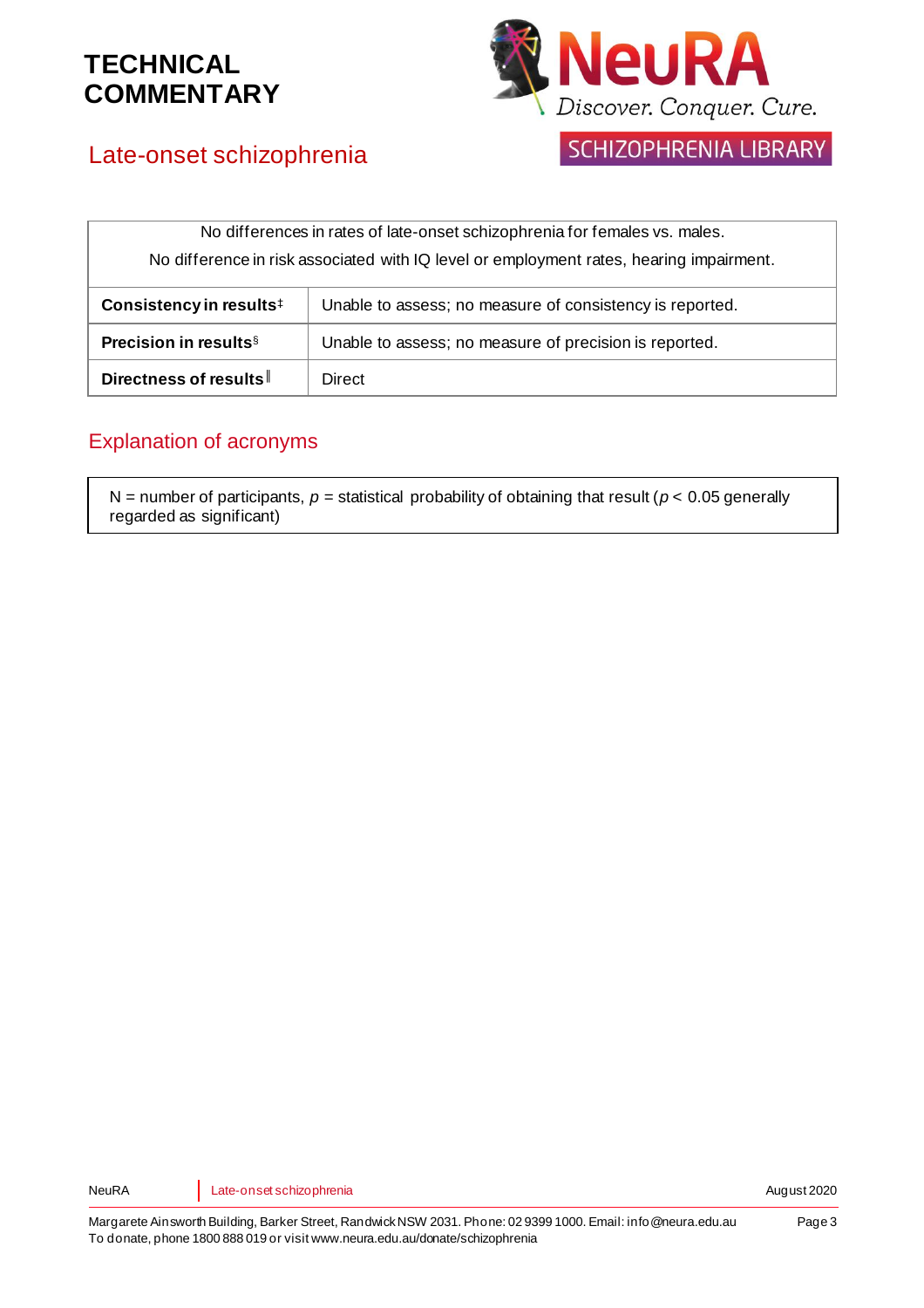## Late-onset schizophrenia

### Explanation of technical terms

- Bias has the potential to affect reviews of both RCT and observational studies. Forms of bias include; reporting bias – selective reporting of results; publication bias - trials that are not formally published tend to show less effect than published trials, further if there are statistically significant differences between groups in a trial, these trial results tend to get published before those of trials without significant differences; language bias – only including English language reports; funding bias - source of funding for the primary research with selective reporting of results within primary studies; outcome variable selection bias; database bias including reports from some databases and not others; citation bias - preferential citation of authors. Trials can also be subject to bias when evaluators are not blind to treatment condition and selection bias of participants if trial samples are small<sup>4</sup>[.](#page-5-3)
- † Different effect measures are reported by different reviews.

Prevalence refers to how many existing cases there are at a particular point in time. Incidence refers to how many new cases there are per population in a specified time period. Incidence is usually reported as the number of new cases per 100,000 people per year. Alternatively some studies present the number of new cases that have accumulated over several years against a person-years denominator. This denominator is the sum of individual units of time that the persons in the population are at risk of becoming a case. It takes into account the size of the underlying population sample and its age structure over the duration of observation.



## **SCHIZOPHRENIA LIBRARY**

Reliability and validity refers to how accurate the instrument is. Sensitivity is the proportion of actual positives that are correctly identified (100% sensitivity = correct identification of all actual positives) and specificity is the proportion of negatives that are correctly identified  $(100\%$  specificity = not identifying anyone as positive if they are truly not).

Weighted mean difference scores refer to mean differences between treatment and comparison groups after treatment (or occasionally pre to post treatment) and in a randomised trial there is an assumption that both groups are comparable on this measure prior to treatment. Standardised mean differences are divided by the pooled standard deviation (or the standard deviation of one group when groups are homogenous) which allows results from different scales to be combined and compared. Each study's mean difference is then given a weighting depending on the size of the sample and the variability in the data. Less than 0.4 represents a small effect, around 0.5 a medium effect, and over 0.8 represents a large effe[ct](#page-5-3)<sup>4</sup>.

Odds ratio (OR) or relative risk (RR) refers to the probability of a reduction  $($   $<$  1) or an increase (> 1) in a particular outcome in a treatment group, or a group exposed to a risk factor, relative to the comparison group. For example, a RR of 0.75 translates to a reduction in risk of an outcome of 25% relative to those not receiving the treatment or not exposed to the risk factor. Conversely, a RR of 1.25 translates to an increased risk of 25% relative to those not receiving treatment or not having been exposed to a risk factor. A RR or OR of 1.00 means there is no difference between groups. A medium to large effect is considered if RR > 2 or < 0.5 and a large effect if  $RR > 5$  or  $< 0.2<sup>5</sup>$  $< 0.2<sup>5</sup>$  $< 0.2<sup>5</sup>$ . InOR stands for logarithmic OR where a lnOR of 0 shows no difference between groups. Hazard

NeuRA Late-onset schizophrenia and the construction of the constant of the constant and the constant and the constant and the constant and the constant and the constant and the constant and the constant and the constant an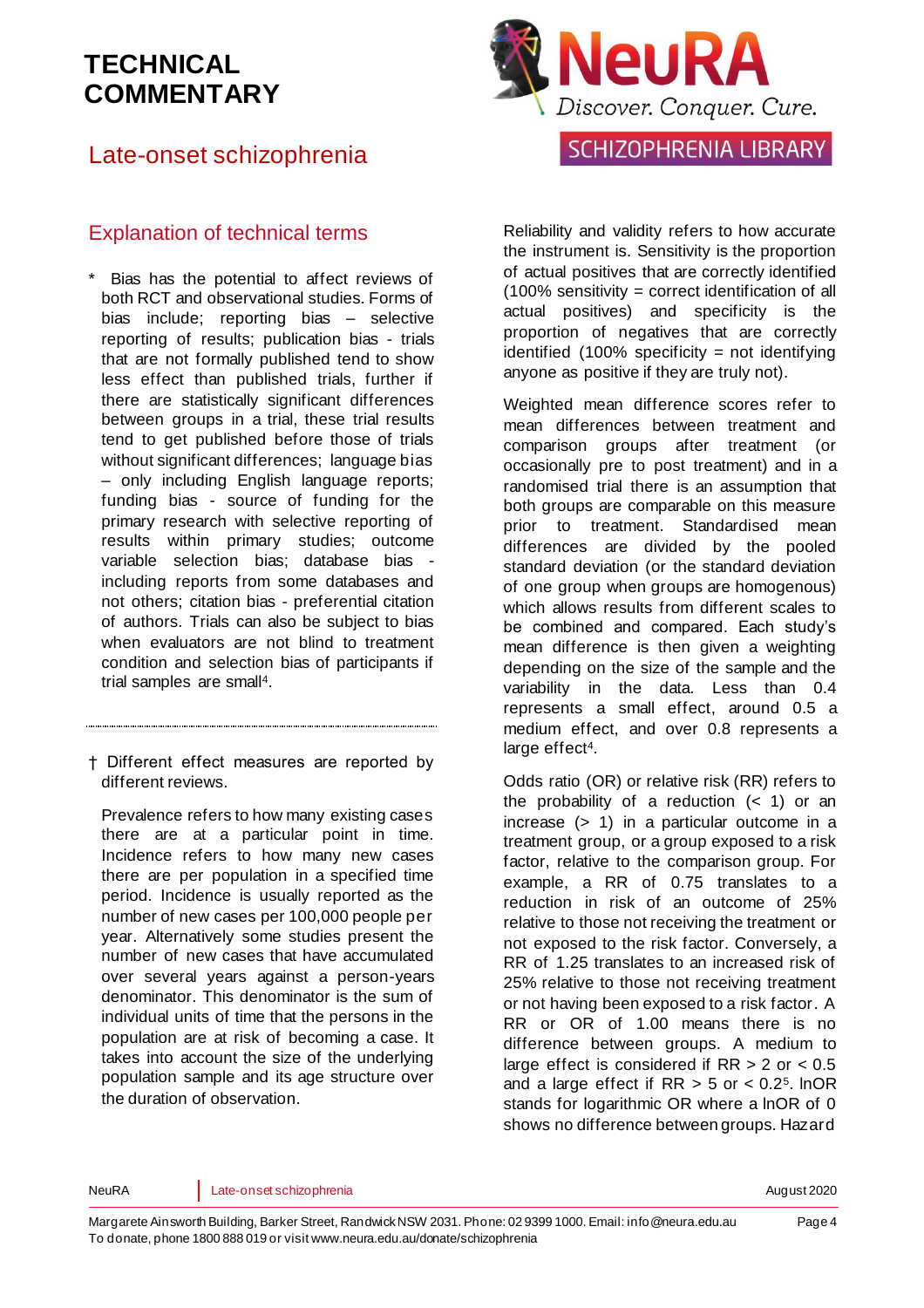## Late-onset schizophrenia

ratios measure the effect of an explanatory variable on the hazard or risk of an event.

Correlation coefficients (eg, r) indicate the strength of association or relationship between variables. They can provide an indirect indication of prediction, but do not confirm causality due to possible and often unforseen confounding variables. An r of 0.10 represents a weak association, 0.25 a medium association and 0.40 and over represents a strong association. Unstandardised (*b*) regression coefficients indicate the average change in the dependent variable associated with a 1 unit change in the independent variable, statistically controlling for the other independent variables. Standardised regression coefficients represent the change being in units of standard deviations to allow comparison across different scales.

‡ Inconsistency refers to differing estimates of effect across studies (i.e. heterogeneity or variability in results) which is not explained by subgroup analyses and therefore reduces confidence in the effect estimate. I² is the percentage of the variability in effect estimates that is due to heterogeneity rather than sampling error (chance) - 0% to 40%: heterogeneity might not be important, 30% to 60%: may represent moderate heterogeneity, 50% to 90%: may represent considerable heterogeneity and over this is considerable heterogeneity. I<sup>2</sup> can be calculated from Q (chi-square) for the test of heterogeneity with the following formul[a](#page-5-3)<sup>4</sup>;

$$
r^2 = \left(\frac{Q - df}{Q}\right) \times 100\%
$$



**SCHIZOPHRENIA LIBRARY** 

- § Imprecision refers to wide confidence intervals indicating a lack of confidence in the effect estimate. Based on GRADE recommendations, a result for continuous data (standardised mean differences, not weighted mean differences) is considered imprecise if the upper or lower confidence limit crosses an effect size of 0.5 in either direction, and for binary and correlation data, an effect size of 0.25. GRADE also recommends downgrading the evidence when sample size is smaller than 300 (for binary data) and 400 (for continuous data), although for some topics, these criteria should be relaxe[d](#page-5-4)<sup>5</sup>.
- ║ Indirectness of comparison occurs when a comparison of intervention A versus B is not available but A was compared with C and B was compared with C which allows indirect comparisons of the magnitude of effect of A versus B. Indirectness of population, comparator and/or outcome can also occur when the available evidence regarding a particular population, intervention, comparator, or outcome is not available and is therefore inferred from available evidence. These inferred treatment effect sizes are of lower quality than those gained from head-tohead comparisons of A and B.